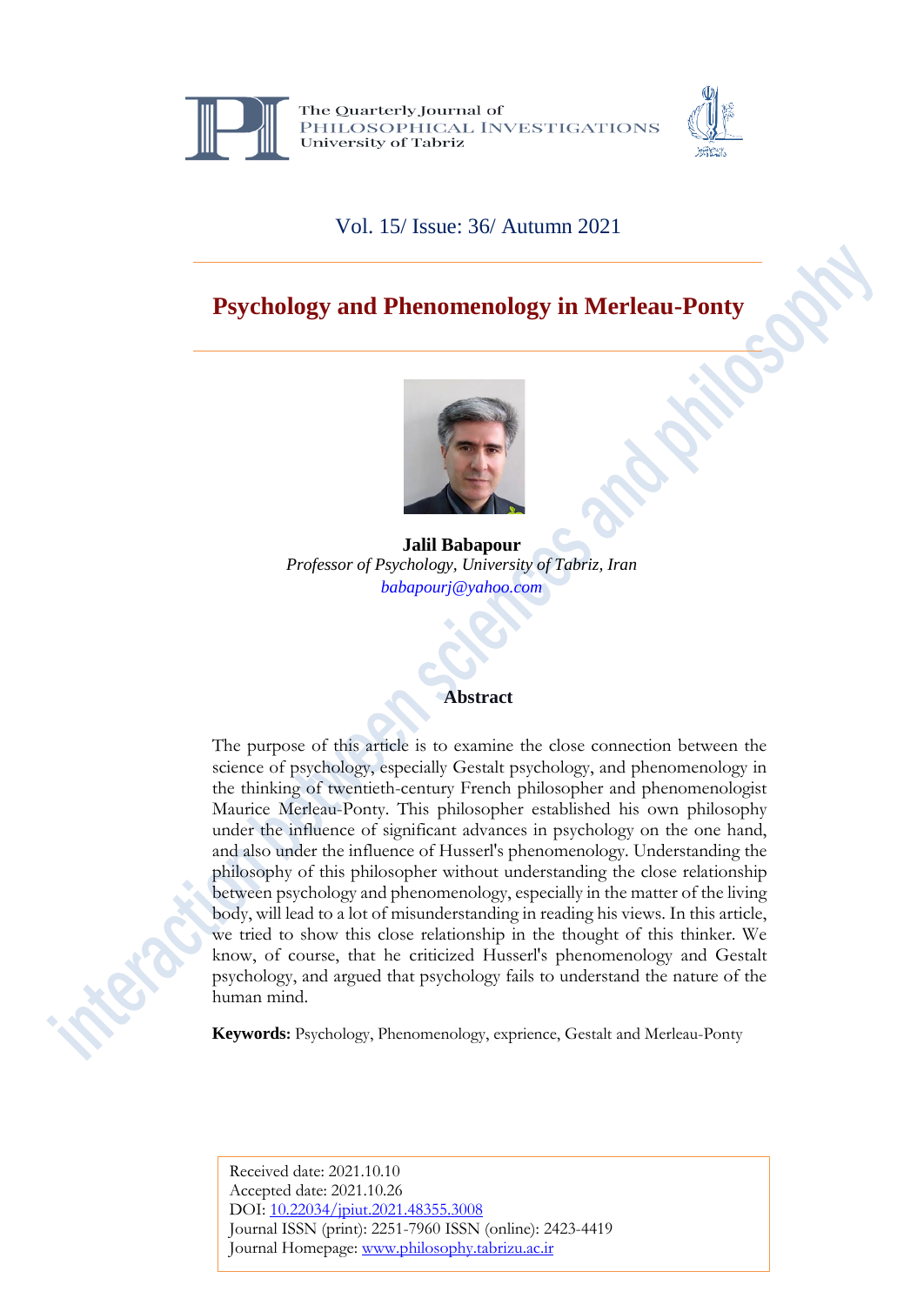

### **Introduction**

When psychology emerged as an academic discipline in the early 19th century as a discipline independent of philosophy, it explored a variety of issues of emotions, feelings, awareness, and imagination, as well as issues of the mind in general, with an empirical approach. This process has continued to this day with different approaches in the field of psychology. Of course, it must be said that before the 19th century, there was a philosophical psychology that Plato, and especially Aristotle, explained in their own writings. We all know that experimental psychology has its roots in philosophical psychology. Nevertheless, regardless of the different schools of psychology and the issue of psychology and behavior, the roots of all these approaches and issues related to epistemology go back to philosophy (Luft & Overgaard 2011: 586). In the twentieth century, the founder of phenomenology, Edmund Husserl, owed his phenomenological thinking to a German psychologist named Franz Brentano. Brentano's aim was to introduce psychology as a science, and for this reason he proposed a form of descriptive psychology whose task was to elucidate the nature of the inner conscious actions of centralized cognition without resorting to causal explanation. It can be said that Brentano proposes a kind of philosophical psychology that focuses on the study of the mind. In this work, he introduces the concept of intentionality. After Husserl, French phenomenologists such as Sartre, Merleau-Ponty, and Levinas tried to use phenomenology and psychology together to explain and analyze human lived experience.

Our aim in this article is to show the close connection between psychology and phenomenology in Merleau-Ponty's thought to describe lived experience. We want to show that Merleau-Ponty's psychology combines with his phenomenology, and we find a kind of phenomenological psychology in all of his writings. As mentioned earlier, the description and analysis of lived experience is the ultimate goal of Merleau-Ponty's phenomenological psychology. In 1949 he was appointed Professor of Psychology at the Sorbonne. He even published a book on child psychology.

#### **Psychology And Phenomenology**



We know that the starting point of this philosopher's thinking was Gestalt psychology, but he criticized the theory of the mind. To complete this more adequate theory of mind, Merleau-Ponty pressed into service the phenomenology and the science of psychology of his time. Drawing upon psychology, Merleau-Ponty used Gestalt theory as a point of departure. He drew on the more holistic tradition of German Gestalt psychology, including Wolfgang Köhler, Kurt Koffka, A.Gelb, and K.Goldstein. Moreover, phenomenology and Gestalt theory belonged to the academic culture in Germany in the early decades of the century, one in which the relation between philosophy and psychology was, as it remains today, problematic and conflicted.

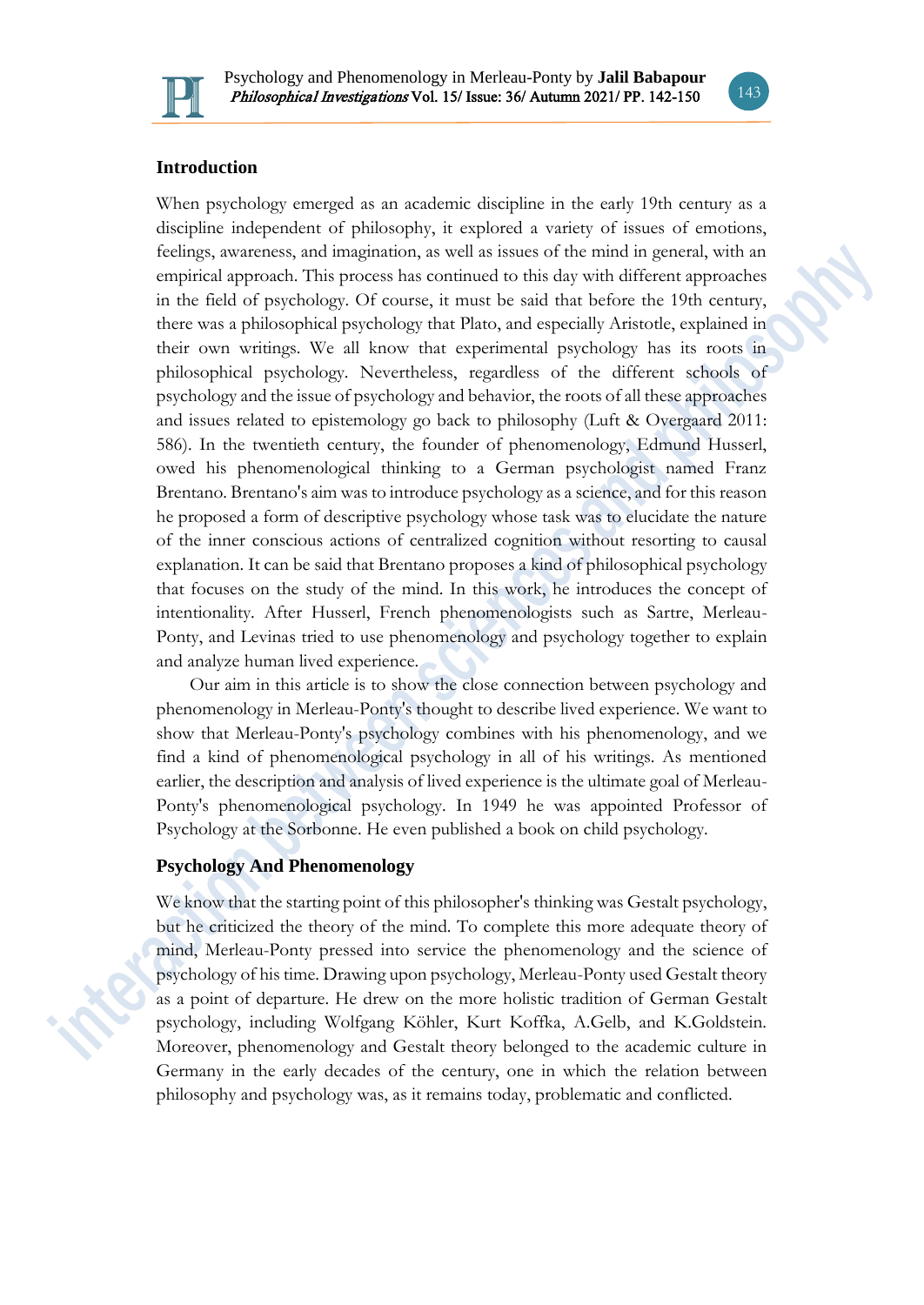

Nevertheless, he thought that even Gestalt theory stopped short of an adequate application of the perception of wholes. From psychology also, Merleau-Ponty drew upon behaviorism's identification of the activities of the mind with brain states. His more detailed criticism of the shortcomings of behaviorism will be seen in the section on *The Structure of Behavior* (Primozic 2001: 6)

The issue of behavior and its nature was important to Merleau-Ponty from a psychological point of view. Much of Merleau-Ponty's first work, *The Structure of Behavior* (1942) is devoted to a detailed critical discussion of physiological psychology and the attempt to provide on its basis a reductive explanation of behavior. In developing his argument, Merleau-Ponty draws on Gestalt psychology and especially K. Goldstein's The Organism that emphasizes the holistic features of the life of organisms. Merleau-Pony takes over Goldstein's holism and incorporates it into what he terms a 'dialectical' conception of the structures of behavior, according to which, as organisms evolve and become more sophisticated, higher forms of behavior develop which transform the life of the organism. So the new capacities characteristic of these higher forms are not simple additions to an otherwise unaltered neurophysiology. Instead, through a process of dialectical assimilation, these new capacities bring with them changes in the functioning of the underlying neurophysiology (Primozic 2001: 6)

Merleau-Ponty's two main sources of thought are psychology and phenomenology. He influenced strongly by Husserl's philosophy. Off course, Merleau-Ponty argues that Husserl was aware of the intimate and parallel connection between psychology and phenomenology (Welsh, 2013: 27)

The two chief formative influences on Merleau Ponty's work were phenomenology and Gestalt psychology. Phenomenology is an attempt to provide a concrete description of things philosophers often all too hastily try to explain (or explain away) abstractly. The central phenomenon of concern to phenomenologists is intentionality —the object directedness, of ness or "aboutness" of experience. Edmund Husserl, the founder of phenomenology, was the first to draw a rigorous distinction between the intentional object and the intentional content—what he called the noema—of an attitude, a distinction systematically obscured by talk of "ideas" or "representations," such as one finds in Descartes, Locke, Kant, and in contemporary cognitive science. Husserl's theory of intentionality is exemplary of the semantic paradigm in the philosophy of mind, for his notion of *noema* is a generalization of the concept of linguistic sense or meaning, in contrast to the referent of a term. As Frege argued, the sense of the expression "Morning Star" is different from the sense of the expression "Evening Star," though both terms refer to the same thing, namely the planet Venus(Carman 2008: 27).

The second most significant influence on Merleau Ponty's phenomenology was Gestalt psychology, which emphasizes the non-conceptual or prelogical coherence of perceptual experience. According to Gestalt theory, perception is neither rational

144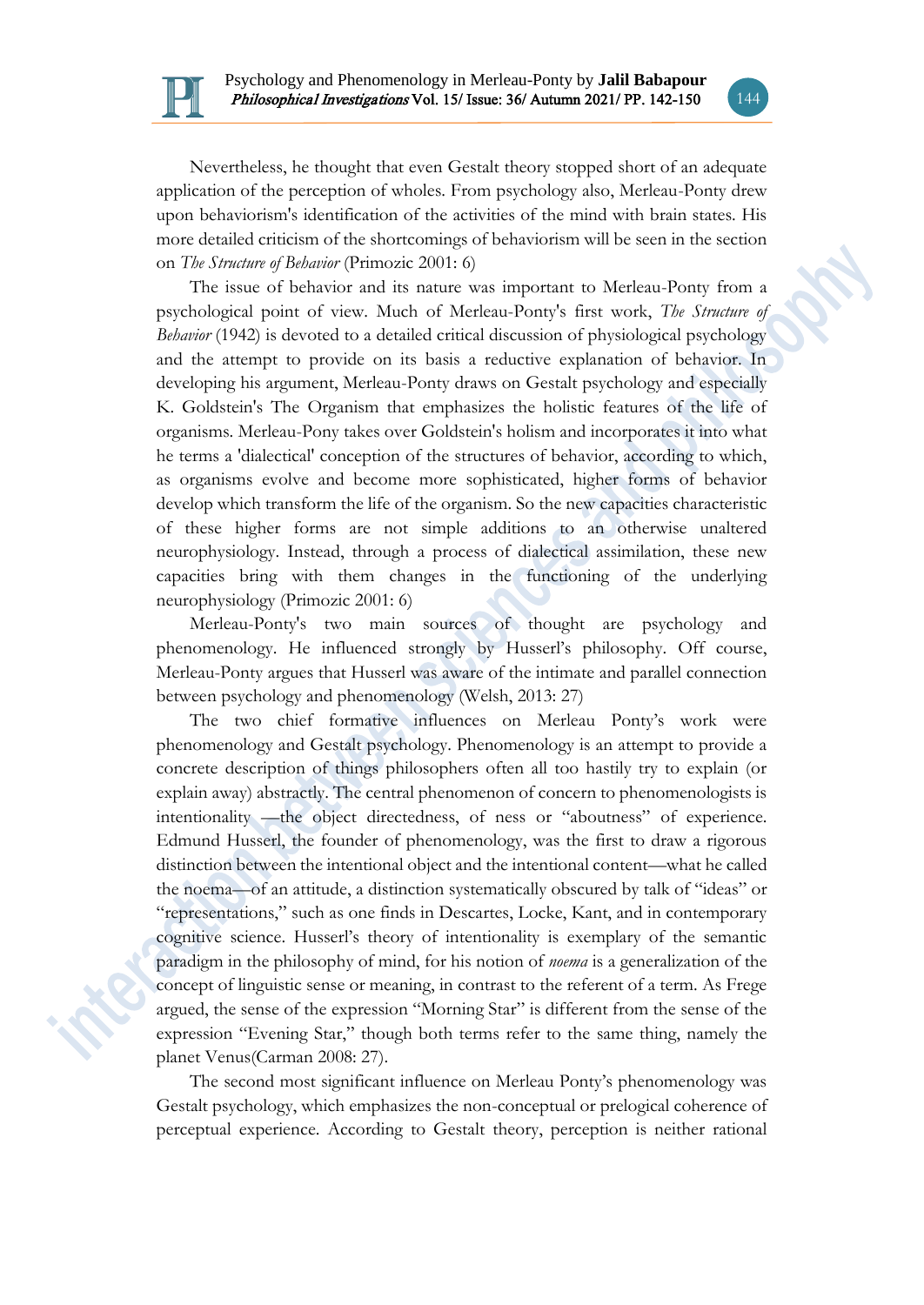145

judgment nor the registration of meaningless sense data. Merleau Ponty inherits from the Gestalt school a critique of the constancy hypothesis, the assumption of a one to one correspondence between sensory stimulus and perceptual content. The constancy hypothesis is the deep error common to both empiricism and intellectualism, according to which perception consists fundamentally in either sensation or judgment. A sensation is supposed to be the discrete effect of a sensory stimulus, yet what we experience in perception is not a fleeting mosaic of sensations, as empiricism suggests, but a stable and coherent world. Intellectualism recognizes the intelligibility of the perceived world and acknowledges that perception is not just a brute confrontation with sense data, yet it too takes the constancy hypothesis for granted by concluding that perceptual content must be supplied by a non-sensory faculty, namely thought or judgment (Carman 2008: 27-28)

He was a critic of experimental psychology and traditional philosophical psychology, and defended phenomenological psychology. The point of departure for these remarks is that the perceived world involves relations and, in a general way, a type of organization which has not been recognized by classical psychology and philosophy (Lawlor & Toadvine 2007: 90).

Merleau-Ponty's first book, *The Structure of Behavior* (1942), was influenced by Gestalt psychology, which emphasized the organized nature of human experience. Merleau-Ponty's interest in psychology remained for the rest of his life. According to Gestalt psychology, human perception is not made up of separate components called emotions. *The Structure of Behavior* refers to insights from Gestalt psychology and phenomenology into the relationship between the soul and the body. In this book, John Watson's physiological psychology of time critiques Pavlov's studies of conditioning, all of which regard behavior as an object. He does not consider the set of human behavior to be explainable by mechanical responses to stimuli, and does not accept the body as merely a set of limbs or components. Using Gestalt psychology, he says that the Gestalt is either the irreducible form or structure of human experience of the world. The meaning of Gestalt in Merleau-Ponty means form versus behaviorism.

In other words, in *The Structure of Behavior* he deploys Gestalt psychology against behaviourism. Indeed, the 'Structure' of his work's title is the word usually used to translate the German 'Gestalt' into French. 'Gestalt' means 'shape' or 'form' and the Gestalt psychologists held that the way in which an object presents itself to a perceiver is ambiguous depending on the perceiver's own conscious or unconscious preconceptions. It presents alternative Gestalten (Priest 1998:3).

Why did Merleau-Ponty turn to Gestalt psychology? The answer is that Gestalt psychology deals directly with the perceived world and, as a result, rejects the introspective and objective view of psychology on the subject. But the question is whether Gestalt theory, after the work it has done in calling attention to the phenomena of the perceived world, can fall back on the classical notion of reality and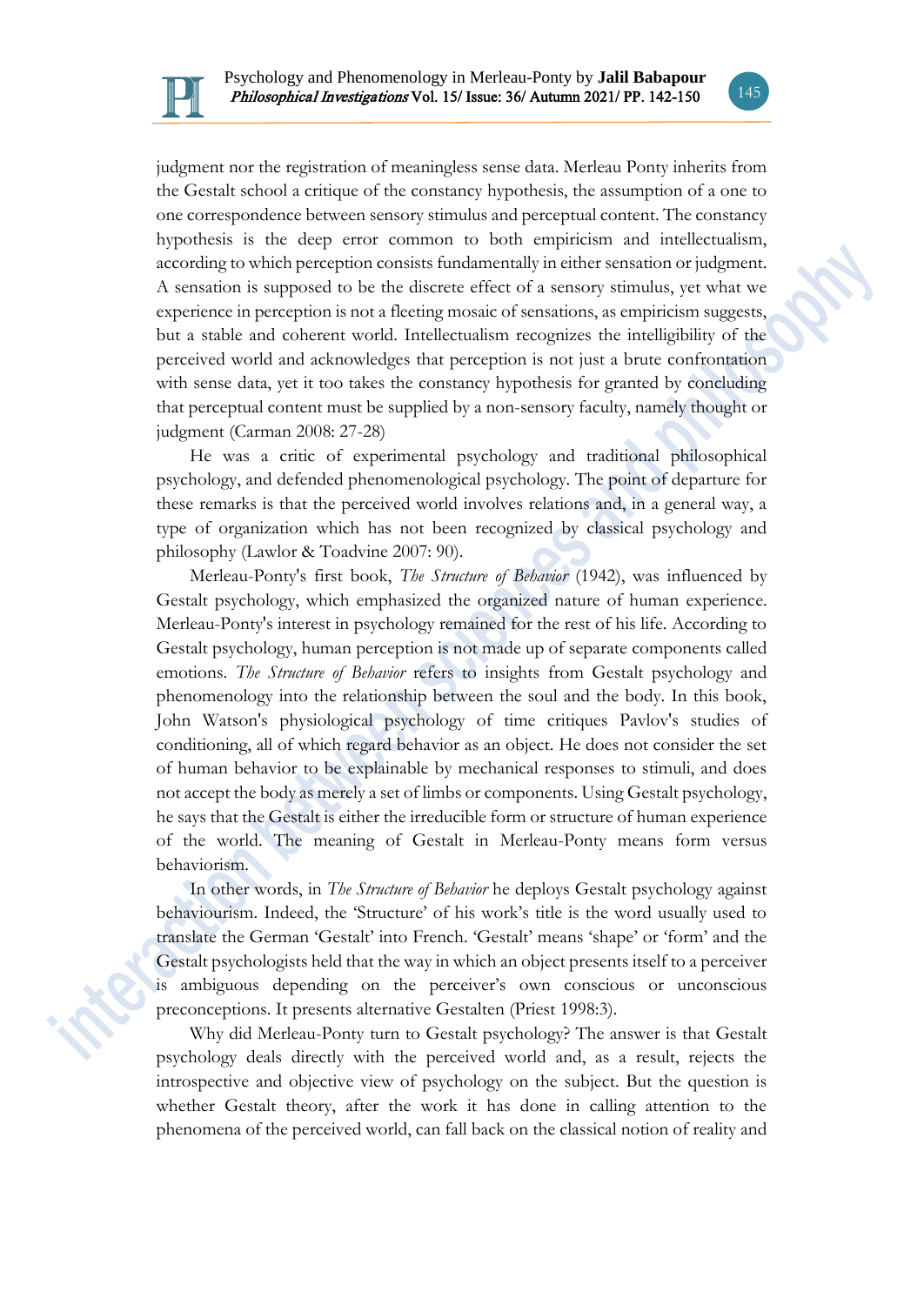

objectivity and incorporate the world of the forms within a being in the classical sense of the word. Without doubt one of the most important acquisitions of this theory has been its overcoming of the classical alternatives between objective psychology and introspective psychology. Gestalt psychology went beyond this alternative by showing that the object of psychology is the structure of behavior, accessible both from within and from without (Lawlor & Toadvine 2007: 99).

Merleau-Ponty even criticizes Pavlov's conditional psychology and physiology about the nature of behavior. Baldwin says that" Merleau-Ponty starts by criticising the hypothesis that reflex psychology shows how behaviour can be thought of as in principle explicable by neuro-physiological connections that link behaviour to the effects of past and present environment. He argues persuasively that the then current theories of Pavlov, Watson and other behaviourists are unsatisfactory; in making his case, Merleau-Ponty draws extensively on the work of the gestalt theorists (Wertheimer, Kohler, Koffka) to show that perception and action have complex 'forms' (Gestalten) that cannot be constructed from 'atomic' reflex connections".(Baldwin 2003: 3)In general, the Gestalt school tried to spell out general laws of perceptual form and envisioned an eventual reduction of those laws to causal mechanisms in the brain. But our relation to the world, however, like our relation to ourselves, is not just causal relation but intelligible, indeed practical, and Merleau Ponty argued that no purely theoretical account of general laws could capture what we grasp intuitively and practically in our ordinary understanding in life world.

At the end of *The Structure of Behavior*, Merleau-Ponty calls on us to think about the close connection between perception and the world, and he goes to Husserl's phenomenology to complete his understanding of this close connection, and the The Phenomenology of Perception (1945) is the result. Merleau-Ponty ends The Structure of Behavior by calling for a philosophy that 'inverts the natural movement of consciousnesses in order to uncover the ways in which the real world is constituted in perception (SB 220). He opens *the Phenomenology of Perception* with a famous preface, which asks 'What is phenomenology?'(pp. 63-78;PP vii-xxi [vii-xxiv]) and answers that phenomenology is precisely a philosophy that will achieve this result; phenomenological reflection, he says, 'steps back to watch the forms of transcendence fly up like sparks from a fire; it slackens the intentional threads which attach us to the world and thus brings them to our notice' (p. 70; PP xiii[xv]).

Merleau-Ponty's attack on empirical psychology is a critique of the philosophy of empiricism and rationalism. In his attack on empirical psychology Merleau-Ponty is at pains to avoid philosophical rationalism: the doctrine that the nature of reality may be discerned through thought, rather than through experience. A Leitmotif of *Phénoménologie de la Perception* is the devising of a phenomenology that will eschew both empiricism and rationalism. Rationalism fails, in his view, partly because the existence and the detail of an object cannot be fully grasped in thought and partly because

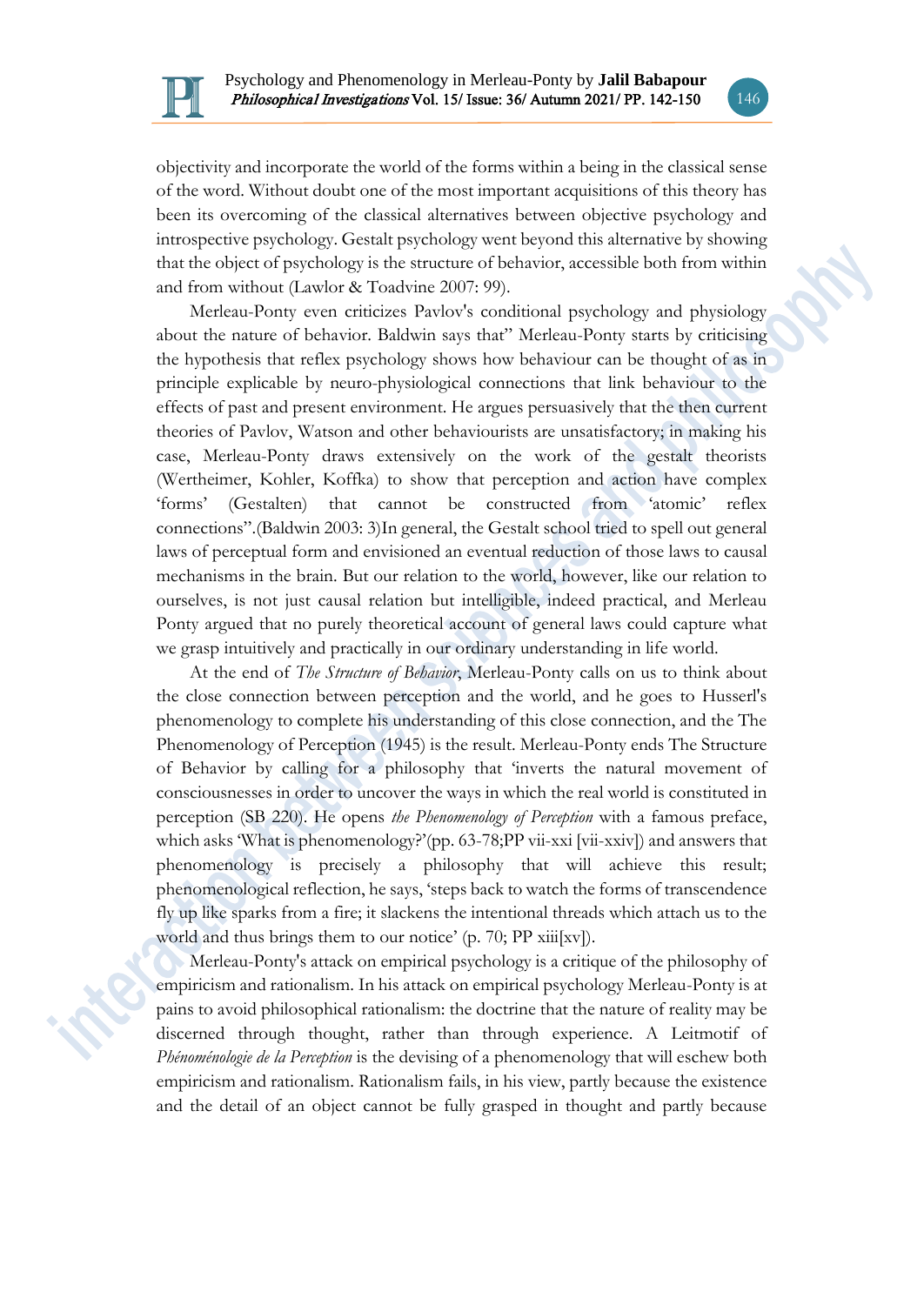



rational reflection on an object, again, involves interpretation and so changing the object from its unreflected state (Priest 1998:6)

Thus, according to Merleau-Ponty, the work of phenomenology is to describe the phenomena we experience in this practical and everyday world. Phenomenology does not seek to explain or deduce concepts from phenomena as the experimental sciences seek. The difference between a description and an explanation is that in describing what we experience as lived experience, we do not look for the cause and effect of a phenomenon; but in explanation, which is usually the work of science, we seek to explain the causes and factors of phenomena. According to Husserl, the motto of phenomenology is "return to the objects themselves." Therefore, the starting point of any phenomenological research is "lived experience". But this definition for Merleau-Ponty does not seem to be quite clear yet; so let us begin with the question that Merleau-Ponty asked in the preface to *Phenomenology of Perception*: What is Phenomenology? And writes:

What is phenomenology? It may seem strange that this question has still to be asked half a century after the first works of Husserl. The fact remains that it has by no means been answered. Phenomenology is the study of essences; and according to it, all problems amount to finding definitions of essences: the essence of perception, or the essence of consciousness, for example. But phenomenology is also a philosophy which puts essences back into existence, and does not expect to arrive at an understanding of man and the world from any starting point other than that of their 'facticity'. It is a transcendental philosophy which places in abeyance the assertions arising out of the natural attitude, the better to understand them; but it is also a philosophy for which the world is always 'already there' before reflection begins—as 'an inalienable presence; and all its efforts are concentrated upon re-achieving a direct and primitive contact with the world, and endowing that contact with a philosophical status. It is the search for a philosophy which shall be a 'rigorous science', but it also offers an account of space, time and the world as we 'live' them. It tries to give a direct description of our experience as it is, without taking account of its psychological origin and the causal explanations which the scientist, the historian or the sociologist may be able to provide(Merleau-Ponty 2005:viii)

But we know that empirical psychology is different from phenomenology because their perceptions of the concept of consciousness and the object of consciousness are different. In other words, the concept of intension in psychology is different from the concept of intent in phenomenology. Here Brentano and Husserl offer a different interpretation of intention.

Phenomenology based on the acceptance of the intentionality of consciousness is thus different from an empirical introspective psychology in a number of important ways: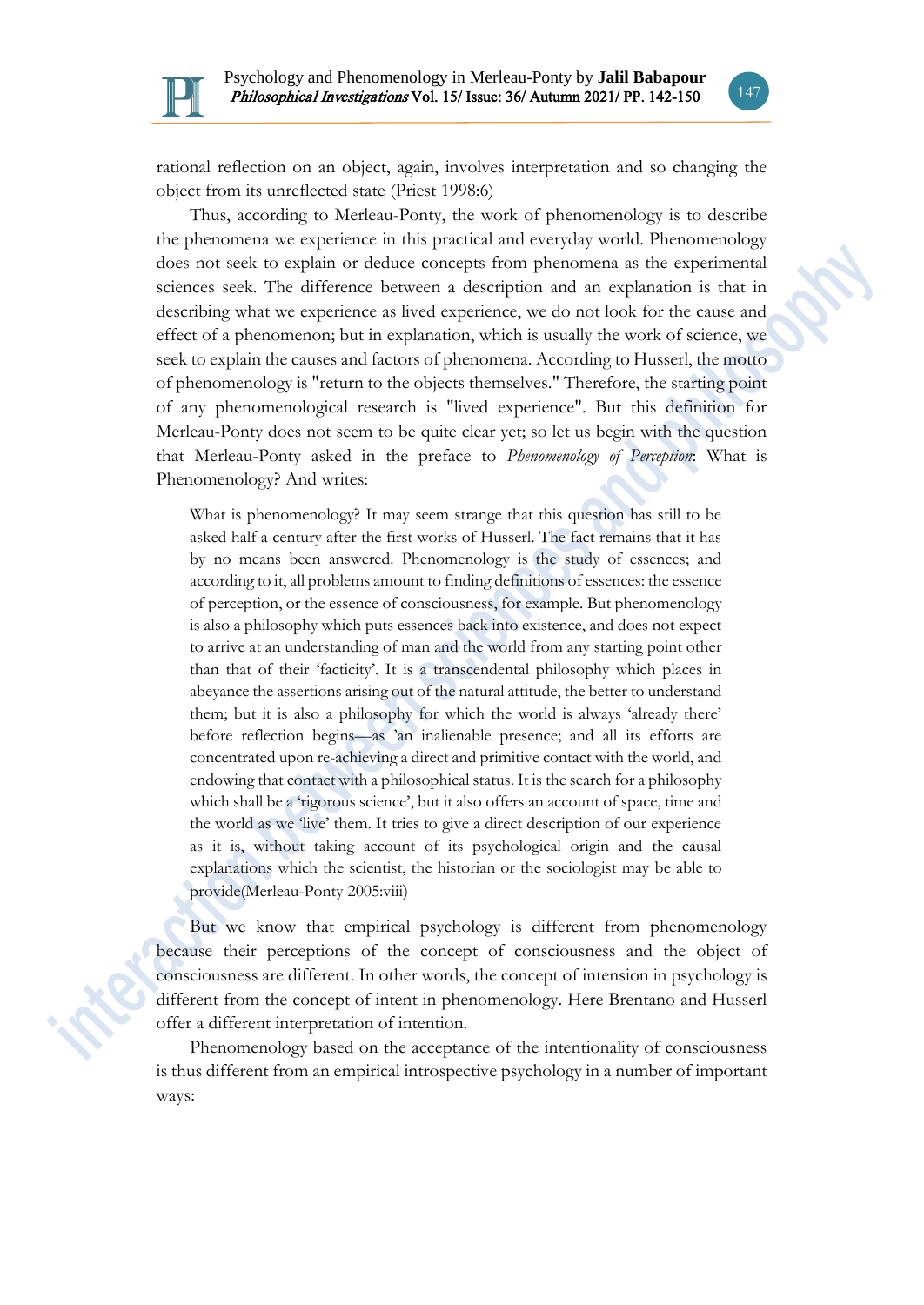

First of all, it is not empirical. It is not concerned with what the world is objectively like, which would need empirical data provided by observation and experiment, but with what the objects that we believe ourselves to experience in the world mean to us, or with what our belief in them means. We can establish that without the need for empirical data about the outside world (and so a priori), just by reflecting on our own experience.

Secondly, it is not introspective. Consciousness, if it is intentional, cannot be studied separately from its objects, which are outside us (even, paradoxically, if they don't exist!). One way in which Husserl differed from Brentano was that Brentano thought of intentional objects as existing 'in' consciousness, whereas Husserl saw that that could not be correct, since it is contrary to what 'intentionality' means (Matthews 2010:8). Another difference between scientific psychology and phenomenology is that the former deals with the explanation of phenomena and the latter with the description of phenomena.

In other words, Phenomenology is not (scientific) psychology, both because, as has just been said, it is not reliant on empirical data, and also because it is descriptive rather than explanatory. Scientific psychology (like all sciences) does not only seek to establish the facts about its particular domain, but to give a causal explanation of how those facts come to be so: what causes what to happen. For instance, a psychological study of perception would have to try to explain how it comes about that we see things: light reflected rom the object seen impinges on our retinas, which in turn causes certain responses in the optic nerve, and so on. But phenomenology is not concerned with such explanations, only with describing what is essential to our perception of such objects – what it means to us to 'perceive' such an object. The answer to such questions certainly has a bearing on empirical psychology (and on other relevant sciences), since it helps in trying to give a scientific explanation of, say, perception to have a clear idea of what it is exactly that one is trying to explain. And Merleau-Ponty thought, as we shall see, that in a sense a knowledge of empirical scientific findings could be relevant to phenomenology. A reading of the psychological literature might suggest, for example, that some of the explanations offered were unsatisfactory, not because they were refuted by empirical observations, but because they were based on confused philosophical assumptions. This would then give us a motive to try to undermine these assumptions, and so clarify the concepts used in the explanation, by means of phenomenological analysis. But this, of course, still makes phenomenology a distinct activity from any empirical science (Matthews 2010:9).

But Merleau-Ponty believes that Gestalt psychology is more in line with philosophy than experimental psychology. However, Gestalt theory was, in his opinion, a hybrid between psychology and philosophy or phenomenology. So, in Child Psychology, he writes about the relationship between philosophy and psychology:

148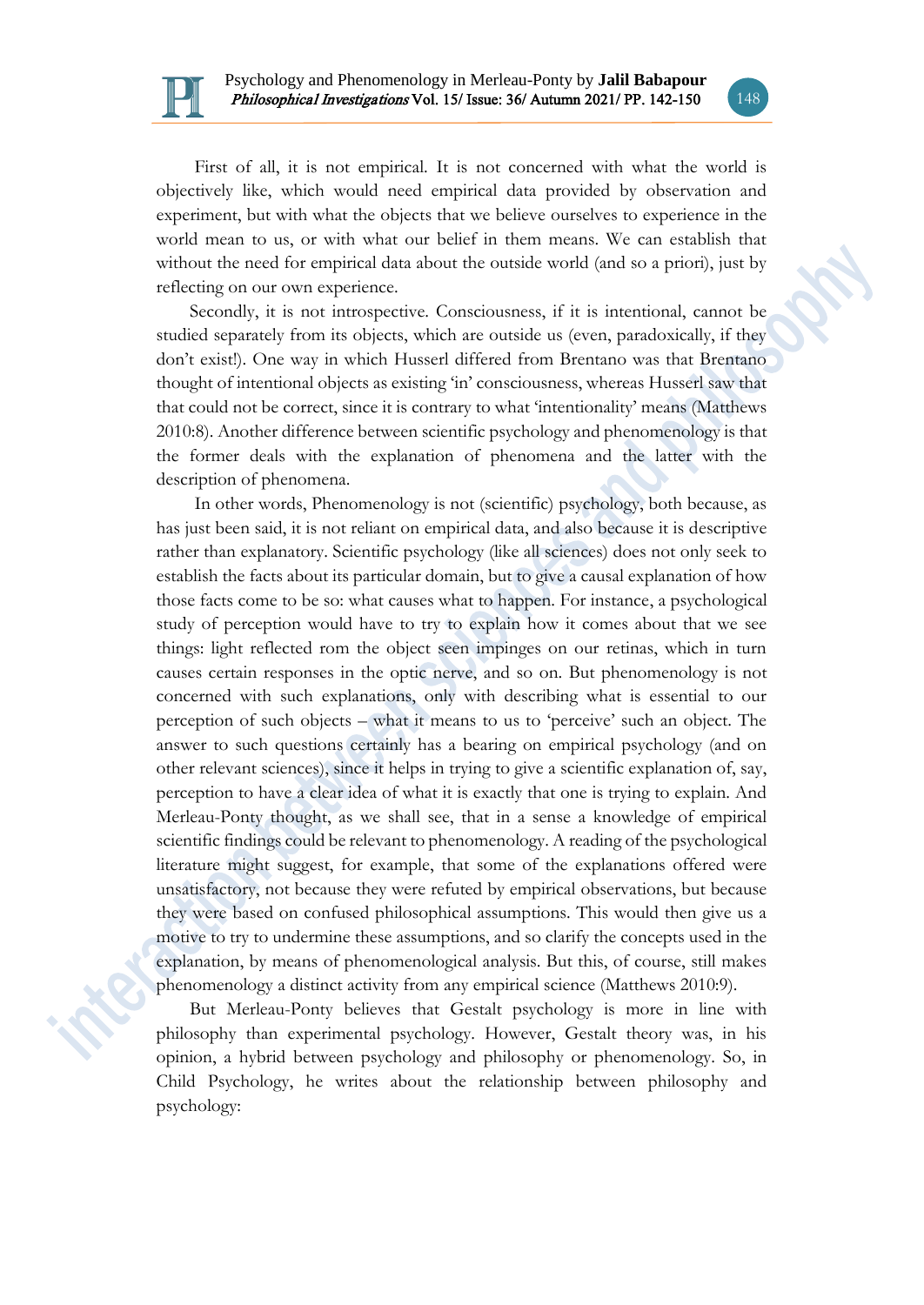

There will be no difference between psychology and philosophy. Psychology is always an implicit, beginning hilosophy and philosophy has never finished its contact with facts (Merleau-Ponty 2010: 9)

Elsewhere, he believes that philosophy and psychology are closely related. Gestalt psychology, Merleau-Ponty argues, fails to see that the 'psychological atomism' which it criticizes is only one example of a view based on objectivist prejudices, and that acceptance of its account of perception is not merely the substitution of one psychological theory for another, but a rejection of the whole objectivist framework for thinking of human experience (Merleau-Ponty 2005: 59). But about the close relationship between psychology and phenomenology in the book Phenomenology of Perception, he says in a relatively long footnote:

Gestalt psychology has adopted a kind of reflection the theory of which is furnished by Husserl's phenomenology. Are we wrong to discern a whole philosophy implicit in the criticism of the 'constancy hypotheses? Although we are not here concerned with history, it may be pointed out that the affinity of Gestalt psychology and phenomenology is equally attested by external similarities. It is no chance occurrence that Köhler should propose, as the task of psychology, 'phenomenological description' (Über unbemerkte Empfindungen und Urteilstäuschungen, p. 70). Or that Koffka, a former disciple of Husserl, should trace the leading ideas of his psychology back to this influence, and try to show that the attack on psychologism leaves Gestalt psychology untouched (*Principles of Gestalt Psychology*, pp. 614–83), the Gestalt being, not a mental event of the type of an impression, but a whole which develops a law of internal coherence. Or that finally Husserl, in his last period, still further away from logicism, which he had moreover attacked along with psychologism, should have taken up the notion of'configuration' and even of Gestalt (cf. Die Krisis der europäischen Wissenschaften und die transzendentale Phanomenologie, I, pp. 106, 109). What is true is that the reaction against naturalism and against causal thinking is, in Gestalt psychology, neither consequential, nor radical, as can be seen from the naïve realism of its theory of knowledge (cf. *La Structure du Comportement*, p. 180). Gestalt psychology cannot see that psychological atomism is only one particular case of a more general prejudice; the prejudice of determinate being or of the world, and that is why it forgets its most valid descriptions when it tries to provide itself with a theoretical framework. It is unexceptionable only in the middle regions of reflection. When it tries to reflect on its own analysis, it treats consciousness, despite its principles, as a collection of 'forms'. This is enough to Justify Husserl's criticisms expressly directed against Gestalt psychology, but applicable to all psychology (*Nachwort zu meiner Ideen*, pp. 564 and ff.) at a time when he was still distinguishing fact and essence, when he had not yet arrived at the idea of historical constitution, and when, consequently, he was stressing the break, rather than the parallelism, between psychology and phenomenology. We have quoted elsewhere (La Structure du 149